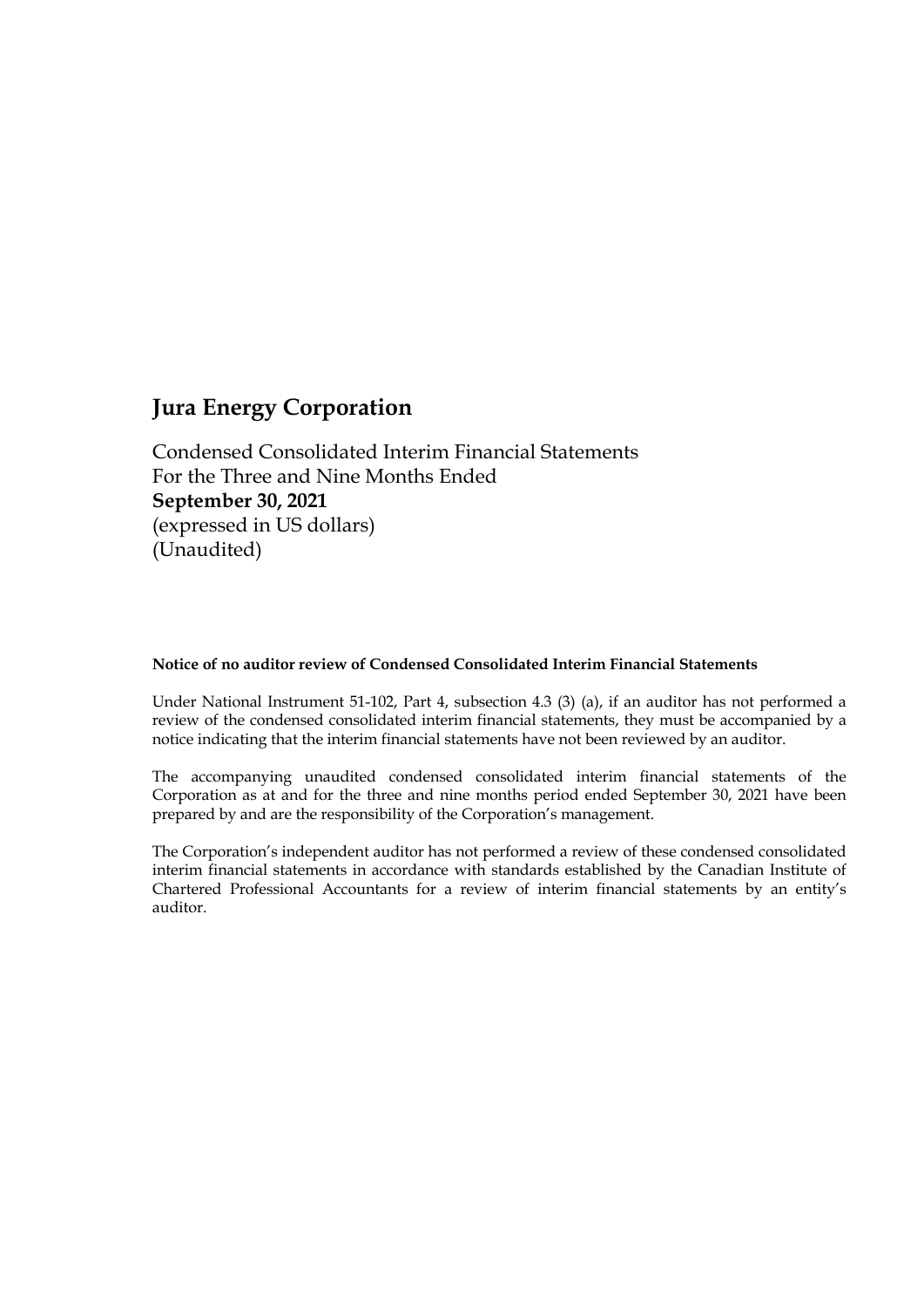Condensed Consolidated Interim Statements of Financial Position

**As at September 30, 2021 (Unaudited)**

(expressed in US dollars)

|                                                                                                                                                                                                                                    | September<br>30, 2021<br>\$                                     | December<br>31, 2020<br>S                                        |
|------------------------------------------------------------------------------------------------------------------------------------------------------------------------------------------------------------------------------------|-----------------------------------------------------------------|------------------------------------------------------------------|
| <b>Assets</b>                                                                                                                                                                                                                      |                                                                 |                                                                  |
| <b>Current assets</b>                                                                                                                                                                                                              |                                                                 |                                                                  |
| Cash and cash equivalents                                                                                                                                                                                                          | 956,135                                                         | 2,629,558                                                        |
| Restricted cash                                                                                                                                                                                                                    | 2,574,291                                                       | 512,325                                                          |
| Accounts and other receivables (note 4)                                                                                                                                                                                            | 11,280,249                                                      | 12,162,705                                                       |
|                                                                                                                                                                                                                                    | 14,810,675                                                      | 15,304,588                                                       |
| Non-current assets                                                                                                                                                                                                                 |                                                                 |                                                                  |
| Property, plant and equipment (note 5)                                                                                                                                                                                             | 35,439,484                                                      | 45,000,962                                                       |
| Exploration and evaluation assets (note 6)                                                                                                                                                                                         | 3,636,183                                                       | 3,317,483                                                        |
| Long-term receivables                                                                                                                                                                                                              | 367,476                                                         | 284,048                                                          |
| <b>Total assets</b>                                                                                                                                                                                                                | 54,253,818                                                      | 63,907,081                                                       |
| Liabilities and Shareholders' Equity<br><b>Current liabilities</b><br>Accounts payable and accrued liabilities<br>Borrowings (note 7)<br>Amounts due to related parties (note 8)<br>Non-current liabilities<br>Borrowings (note 7) | 15,170,362<br>2,866,886<br>3,672,972<br>21,710,220<br>7,322,789 | 14,487,980<br>2,195,077<br>3,968,181<br>20,651,238<br>10,121,739 |
| Amounts due to related parties (note 8)                                                                                                                                                                                            | 295,776                                                         | 7,489,109                                                        |
| Deferred tax liability - net                                                                                                                                                                                                       | 2,535,729                                                       | 3,388,616                                                        |
| Asset retirement obligation (note 10)                                                                                                                                                                                              | 4,393,542                                                       | 4,358,575                                                        |
| <b>Total liabilities</b>                                                                                                                                                                                                           | 36,258,056                                                      | 46,009,277                                                       |
| Shareholders' equity                                                                                                                                                                                                               |                                                                 |                                                                  |
| Share capital (note 11)                                                                                                                                                                                                            | 65,203,045                                                      | 65,203,045                                                       |
| Contributed surplus (note 11)<br>Warrants                                                                                                                                                                                          | 428,588<br>140,265                                              | 412,264<br>140,265                                               |
| Accumulated deficit                                                                                                                                                                                                                | (47, 776, 136)                                                  | (47, 857, 770)                                                   |
| Total shareholders' equity                                                                                                                                                                                                         | 17,995,762                                                      | 17,897,804                                                       |
| Total equity and liabilities                                                                                                                                                                                                       | 54,253,818                                                      | 63,907,081                                                       |
|                                                                                                                                                                                                                                    |                                                                 |                                                                  |

**Going concern** (note 2) **Contingencies and commitments** (note 12)

APPROVED ON BEHALF OF THE BOARD OF DIRECTORS

 *"Signed" "Signed" CEO and Director Director*

*Nadeem Farooq Stephen C. Smith*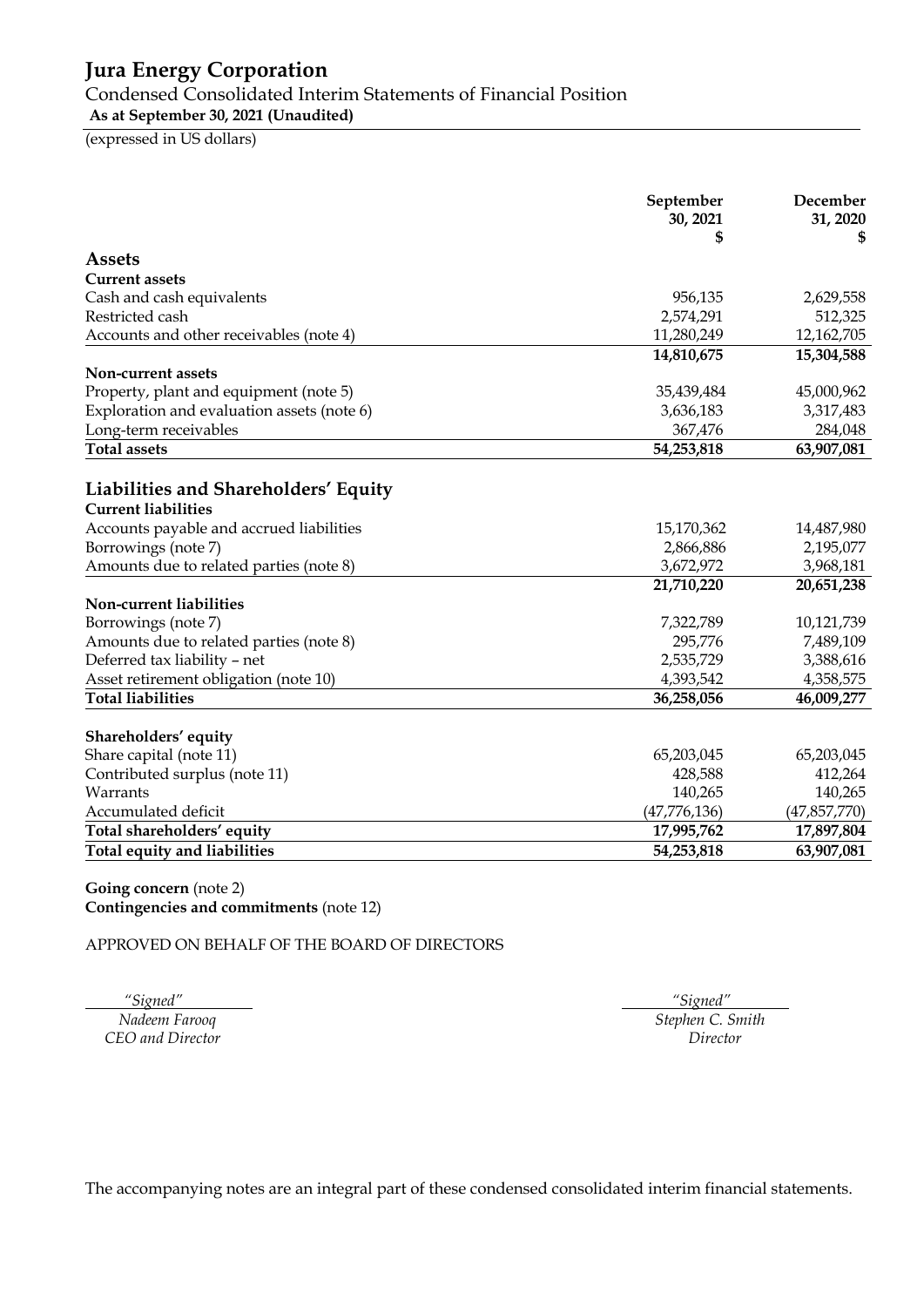Condensed Consolidated Interim Statements of Comprehensive Income/(Loss) **For the three and nine months ended September 30, 2021 (Unaudited)**

(expressed in US dollars)

|                                                  | Three months ended<br>September<br>September<br>30, 2021<br>30, 2020 |             | September<br>30, 2021 | Nine months ended<br>September<br>30, 2020 |  |
|--------------------------------------------------|----------------------------------------------------------------------|-------------|-----------------------|--------------------------------------------|--|
|                                                  | \$                                                                   | \$          | S                     | \$                                         |  |
| Net revenue                                      | 5,561,455                                                            | 4,960,653   | 15,962,467            | 14,347,265                                 |  |
| Cost of production (note 13)                     | (4,717,609)                                                          | (1,992,986) | (9,007,655)           | (5,559,899)                                |  |
| Gross profit                                     | 843,846                                                              | 2,967,667   | 6,954,812             | 8,787,366                                  |  |
| <b>Expenses</b>                                  |                                                                      |             |                       |                                            |  |
| General and administrative expenses (note 14)    | (389,509)                                                            | (615,985)   | (1,418,105)           | (1,488,200)                                |  |
| Impairment of oil and gas properties (note 5)    | (5,953,709)                                                          |             | (5,953,709)           | (750,000)                                  |  |
| Other income                                     |                                                                      |             |                       | 19,293                                     |  |
| Operating profit/(loss)                          | (5,499,372)                                                          | 2,351,682   | (417,002)             | 6,568,459                                  |  |
| Exchange $gain/$ (loss) – net                    | 1,652,213                                                            | (286,086)   | 1,264,576             | 1,024,357                                  |  |
| Finance costs (note 15)                          | (440, 742)                                                           | (795, 533)  | (1,618,827)           | (2,529,938)                                |  |
| Profit/(loss) before income tax                  | (4,287,901)                                                          | 1,270,063   | (771, 253)            | 5,062,878                                  |  |
| Income tax (charge)/reversal                     | 1,508,626                                                            | (135, 583)  | 852,887               | (1,216,384)                                |  |
| Total comprehensive income/(loss) for the period | (2,779,275)                                                          | 1,134,480   | 81,634                | 3,846,494                                  |  |
| Earnings/(loss) per share (note 16)              |                                                                      |             |                       |                                            |  |
| <b>Basic</b>                                     | (0.04)                                                               | 0.02        | 0.00                  | 0.06                                       |  |
| Diluted                                          | (0.04)                                                               | 0.02        | 0.00                  | 0.05                                       |  |
| <b>Going concern</b> (note 2)                    |                                                                      |             |                       |                                            |  |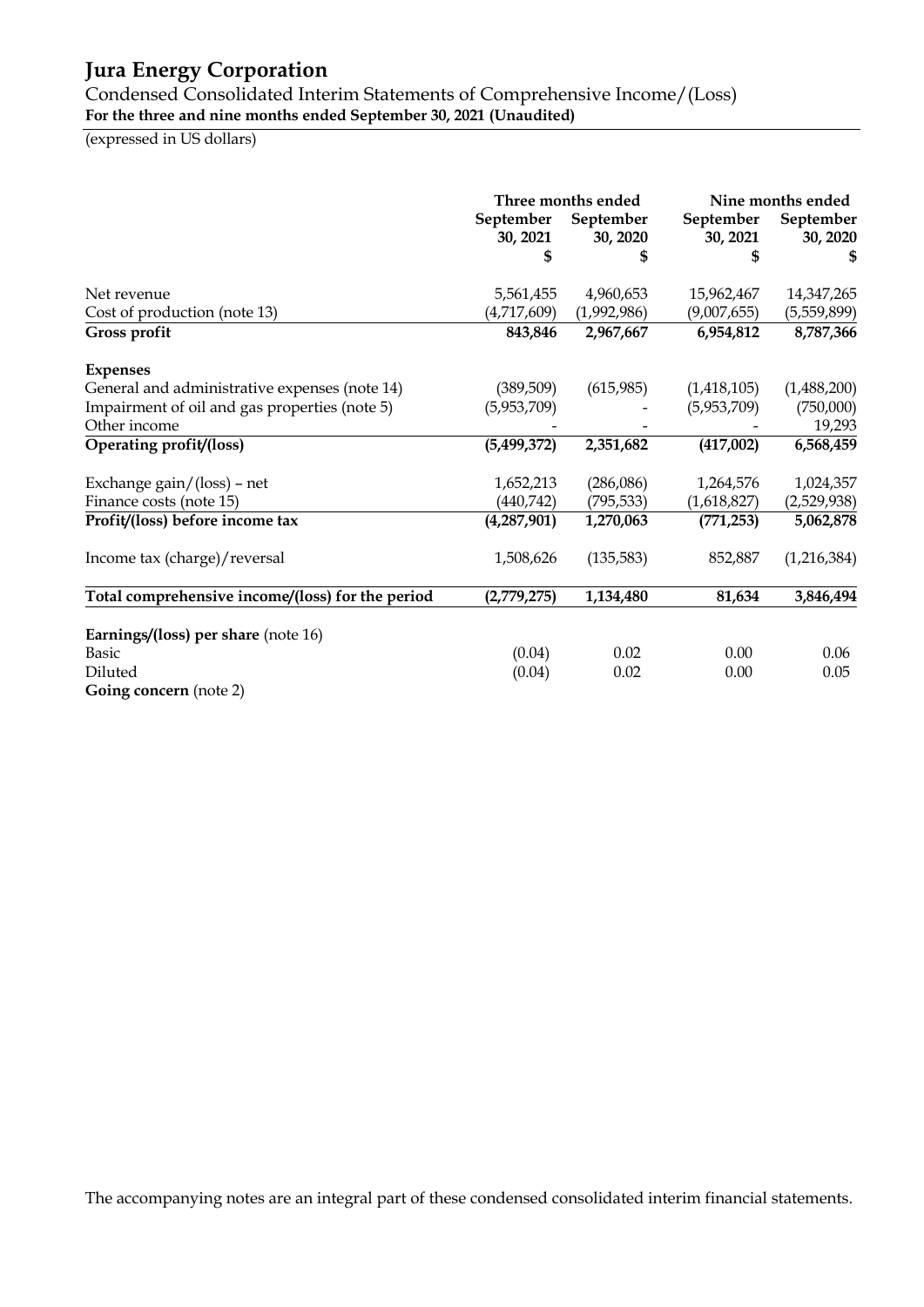### Condensed Consolidated Interim Statements of Cash Flows

**For the nine months ended September 30, 2021 (Unaudited)**

(expressed in US dollars)

|                                                                 | September<br>30, 2021 | September<br>30, 2020 |
|-----------------------------------------------------------------|-----------------------|-----------------------|
| Cash provided by/(used in)                                      |                       |                       |
| <b>Operating activities</b>                                     |                       |                       |
| Profit/(loss) before tax for the period                         | (771, 253)            | 5,062,878             |
| Adjustments for:                                                |                       |                       |
| Impairment of oil and gas properties (note 5)                   | 5,953,709             | 750,000               |
| Depletion of oil and gas properties (note 13)                   | 6,223,304             | 3,324,901             |
| Depreciation of other operating assets (note 14)                | 10,308                | 26,687                |
| Accrued finance costs on:                                       |                       |                       |
| Amounts due to related parties (note 15)                        | 583,918               | 1,070,119             |
| Borrowings (note 15)<br>$\qquad \qquad \blacksquare$            | 999,942               | 1,355,077             |
| Accretion on asset retirement obligation (note 15)              | 34,967                | 56,073                |
| Stock based compensation (note 11)                              | 16,324                | 16,777                |
| Other income                                                    |                       | (19,293)              |
| Net unrealized exchange gain on borrowings and amounts due to   |                       |                       |
| related parties                                                 | (836, 352)            | (758, 887)            |
| Funds flow                                                      | 12,214,867            | 10,884,332            |
| Changes in working capital                                      |                       |                       |
| Decrease/(increase) in accounts and other receivables           | 608,736               | (5,086,065)           |
| Increase/(decrease) in accounts payable and accrued liabilities | 682,382               | (682, 411)            |
| (Increase)/decrease in restricted cash                          | (2,061,966)           | 438,008               |
| Net cash generated from operating activities                    | 11,444,019            | 5,553,864             |
|                                                                 |                       |                       |
| <b>Investing activities</b>                                     |                       |                       |
| Property, plant and equipment                                   | (2,625,843)           | (3,963,523)           |
| Proceeds from disposal of property, plant and equipment         |                       | 48,250                |
| Exploration and evaluation assets                               | (318,700)             | (593, 267)            |
| Changes in long-term receivables                                | (83, 428)             | (34, 285)             |
| Net cash used in investing activities                           | (3,027,971)           | (4,542,825)           |
|                                                                 |                       |                       |
| <b>Financing activities</b>                                     |                       |                       |
| Amounts due to related parties - proceeds                       |                       | 2,513,177             |
| Amounts due to related parties - repayment                      | (6,965,348)           | (2,933,480)           |
| Borrowings – proceeds                                           |                       | 12,245,982            |
| Borrowings - repayment                                          | (1,601,764)           | (7,234,774)           |
| Finance costs paid                                              | (1,522,359)           | (5,545,025)           |
| Net cash used in financing activities                           | (10,089,471)          | (954, 120)            |
| Net (decrease) / increase in cash and cash equivalents          | (1,673,423)           | 56,919                |
| Cash and cash equivalents at beginning of the period            | 2,629,558             | 581,686               |
| Cash and cash equivalents at end of the period                  | 956,135               | 638,605               |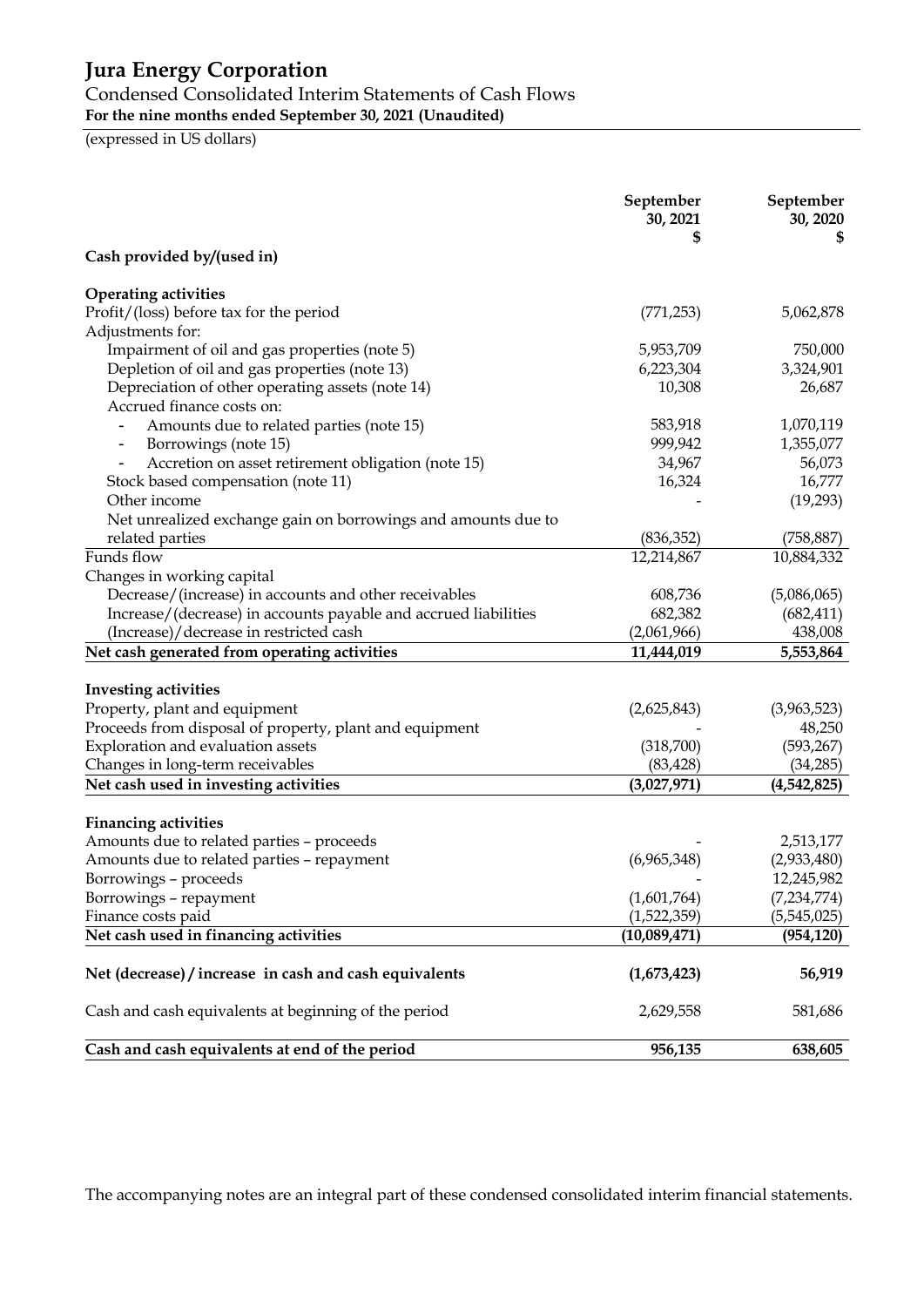Condensed Consolidated Interim Statements of Changes in Equity **For the nine months ended September 30, 2021 (Unaudited)**

(expressed in US Dollars)

|                                    | <b>Number</b><br>of shares | <b>Share</b><br>capital | Contributed<br>surplus | Warrants<br>\$           | Accumulated<br>Deficit | <b>Total</b> |
|------------------------------------|----------------------------|-------------------------|------------------------|--------------------------|------------------------|--------------|
| Balance at January 1, 2020         | 69,076,328                 | 65,203,045              | 390,107                | 140,265                  | (51, 711, 089)         | 14,022,328   |
| Net profit for the period          |                            |                         |                        |                          | 3,846,494              | 3,846,494    |
| Stock based compensation (note 11) |                            |                         | 16,777                 | $\overline{\phantom{0}}$ |                        | 16,777       |
| Balance at September 30, 2020      | 69,076,328                 | 65,203,045              | 406,884                | 140,265                  | (47, 864, 595)         | 17,885,599   |
| Balance at January 1, 2021         | 69,076,328                 | 65,203,045              | 412,264                | 140,265                  | (47, 857, 770)         | 17,897,804   |
| Net profit for the period          |                            |                         |                        |                          | 81,634                 | 81,634       |
| Stock based compensation (note 11) |                            |                         | 16,324                 | $\overline{\phantom{a}}$ |                        | 16,324       |
| Balance at September 30, 2021      | 69,076,328                 | 65,203,045              | 428,588                | 140,265                  | (47,776,136)           | 17,995,762   |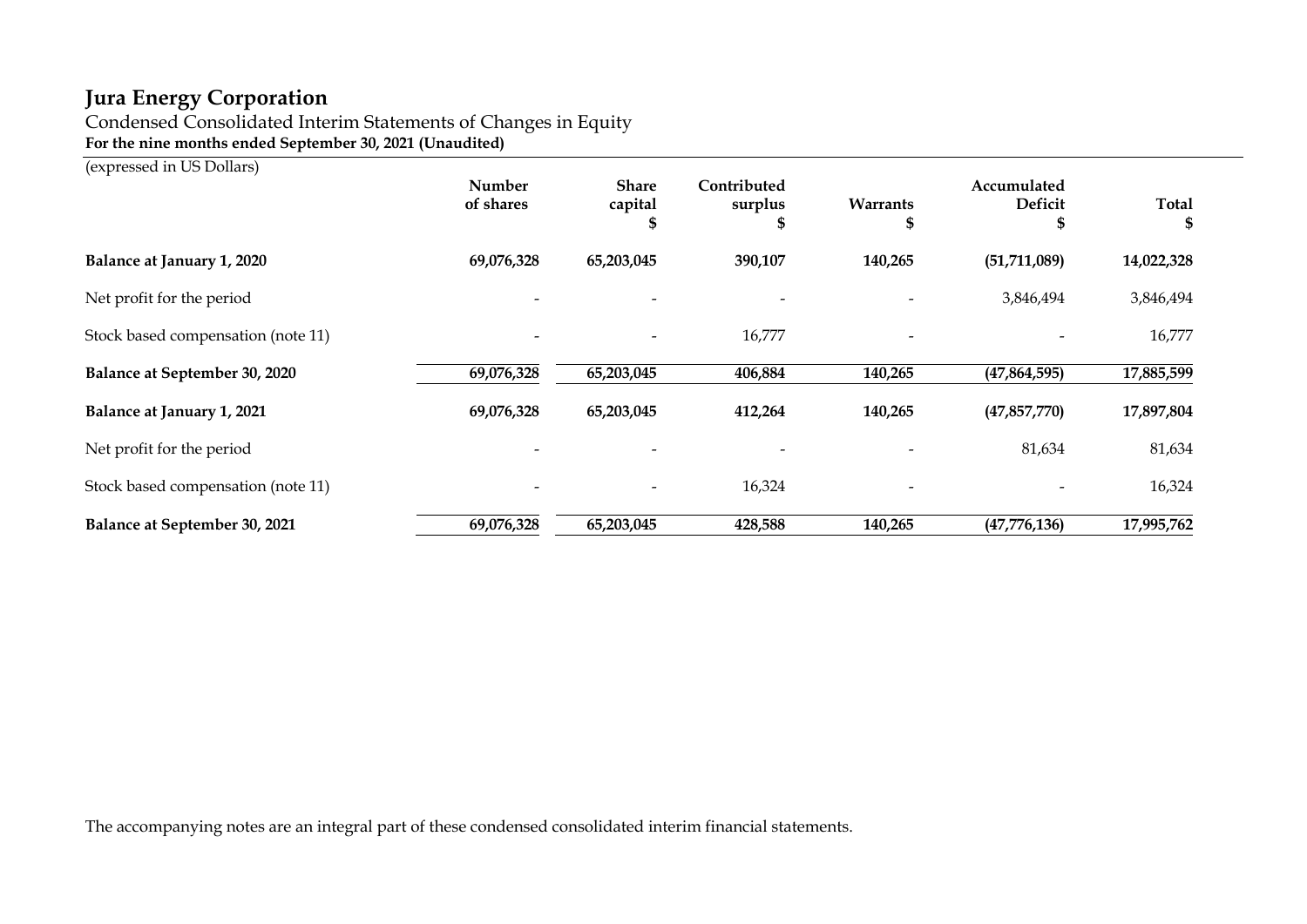Notes to the Condensed Consolidated Interim Financial Statements **For the three and nine months ended September 30, 2021 (Unaudited)**

(expressed in US Dollars)

#### **1 Company and its operations**

Jura Energy Corporation ("JEC", "Jura" or the "Company") is listed on the TSX Venture Exchange ("TSX-V") and trades under the symbol "JEC". The registered office of Jura Energy Corporation is located at Suite 2100, 144 – 4th Avenue SW, Calgary, T2P 3N4, Alberta, Canada. These condensed consolidated interim financial statements include the financial statements of JEC, and its wholly owned subsidiaries Spud Energy Pty Limited ("SEPL"), PetExPro Ltd. ("PEPL"), Frontier Oil and Gas Holdings Limited ("FOGHL") and Frontier Holdings Limited ("FHL").

These condensed consolidated interim financial statements were approved and authorized for issue by the Company's board of directors on November 29, 2021.

#### **2 Going concern**

Management has prepared these condensed consolidated interim financial statements in accordance with the International Financial Reporting Standards ("IFRS") applicable to a going concern, which contemplates that assets will be realized, and liabilities will be discharged in the normal course of business as they become due. The Company had a working capital deficiency of \$6.90 million at September 30, 2021 (December 31, 2020: \$5.35 million). During the nine months period ended September 30, 2021, the Company reported a net profit of \$0.08 million (September 30, 2020: \$3.85 million) and has operating cashflows of \$11.44 million (September 30, 2020: \$5.55 million). As at September 30, 2021, the Company had an accumulated deficit of \$47.78 million (December 31, 2020: \$47.86 million). In addition to its ongoing working capital requirements, the Company also had financial commitments as at September 30, 2021 that amounted to \$3.24 million.

The Company's operating performance has improved significantly after commencement of production from Ayesha, Aminah and Ayesha North leases and a fourth well in the Zarghun South lease, however, until the Company shows a history of sustained earnings and reduction in financial liabilities there are material uncertainties that raise significant doubt as to the ability of the Company to continue as a going concern and, accordingly, the appropriateness of the use of the accounting principles applicable to a going concern.

Therefore, the condensed consolidated interim financial statements of the Company do not reflect the adjustments to the carrying values of assets and liabilities and the reported revenues and expenses and balance sheet classifications that would be necessary if the Company was unable to realize its assets and settle its liabilities as a going concern in the normal course of operations. Such adjustments could be material.

#### **3 Basis of preparation**

These condensed consolidated interim financial statements have been prepared in accordance with IFRS, as applicable to the interim financial reports including IAS 34 - Interim Financial Reporting. These condensed consolidated interim financial statements do not include all the information and disclosures required in the annual financial statements and should be read in conjunction with the annual audited financial statements of the Company for the year ended December 31, 2020 which have been prepared in accordance with IFRS, as issued by the International Accounting Standards Board.

The accounting policies adopted in the preparation of these condensed consolidated interim financial statements are consistent with those followed in the preparation of the Company's consolidated annual audited financial statements for the year ended December 31, 2020.

The preparation of these condensed consolidated interim financial statements in conformity with approved accounting standards requires the use of certain critical accounting estimates. It also requires management to exercise its judgement in the process of applying the Company's accounting policies. Estimates and judgments are continually evaluated and are based on historical experience including the expectation of future events that are believed to be reasonable under the circumstances. Estimates and judgements made by the management in the preparation of these condensed consolidated interim financial statements are the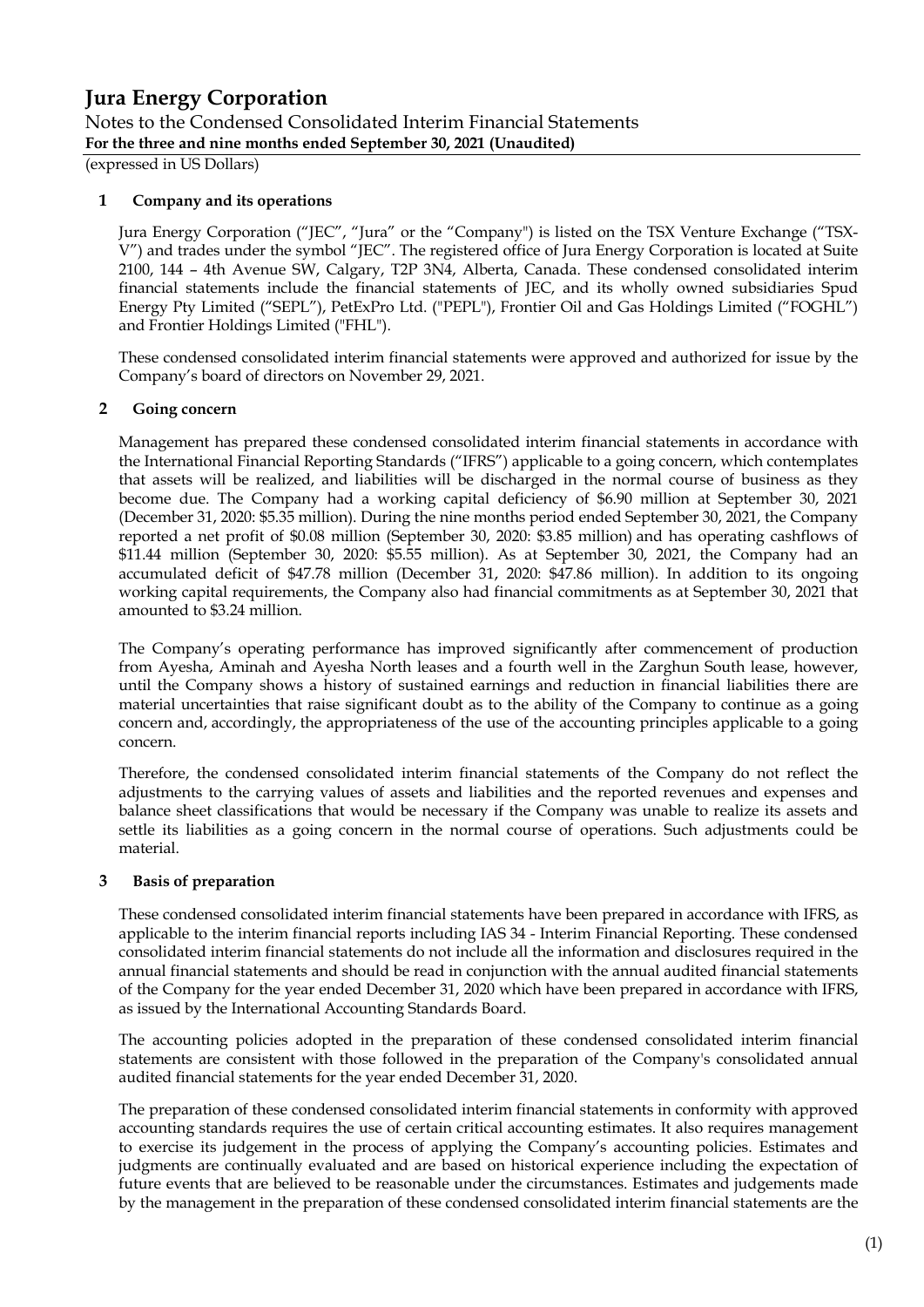#### **Jura Energy Corporation** Notes to the Condensed Consolidated Interim Financial Statements **For the three and nine months ended September 30, 2021 (Unaudited)**

(expressed in US Dollars)

same as those used in the preparation of Company's consolidated annual audited financial statements for the year ended December 31, 2020.

In March 2020, the World Health Organization declared a global pandemic following the emergence and rapid spread of a novel strain of coronavirus ("COVID-19"). COVID-19 continues to impact worldwide demand for crude oil and therefore global commodity markets. Price volatility remains largely due to market sensitivity to COVID-19 related news including vaccine breakthroughs and rollouts, and the resurgence of COVID-19 cases and developing variants of concern. The continued impact on capital and financial markets on a macro-scale present uncertainty and risk with respect to the Company's performance, and estimates and assumptions used in the preparation of its financial results.

#### **4 Accounts and other receivables**

|                                     | September  | December   |
|-------------------------------------|------------|------------|
|                                     | 30, 2021   | 31, 2020   |
|                                     | \$         |            |
| Trade receivables (note 4 a)        | 10,857,638 | 10,961,234 |
| Due from concession operator        |            | 579,323    |
| Due from related parties (note 4 b) | 830,743    | 1,104,463  |
| Prepayments                         | 22,838     | 50,424     |
| Security deposits                   | 42,061     | 42,062     |
| Other receivables                   | 345,187    | 243,417    |
|                                     | 12,098,467 | 12,980,923 |
| Provision for impairment (note 4 b) | (818,218)  | (818, 218) |
|                                     | 11,280,249 | 12,162,705 |

- a) The trade receivables are provided as a security by way of irrevocable assignment into the collection accounts maintained with Askari Bank Limited ("AKBL"), the lead arranger, acting on behalf of the participants, pursuant to the terms of the AKBL syndicated term finance facilities (*refer to note 7 (a) for further details*).
- b) This represents \$818,218 and \$12,525 (December 31, 2020: \$818,218 and \$286,245) receivable from Energy Exploration Limited ("EEL") and JS Energy Limited ("JSEL") respectively. The balances are receivable on demand and carry no interest.

Amount due from EEL represents expenses recharged and payments made on behalf of EEL. EEL has a 12% working interest in Zamzama North exploration license. However, owing to the expiry of the term of the Zamzama North exploration license, the Company has fully provided for the balance receivable from EEL.

#### **5 Property, plant and equipment**

|                                           | Other operating assets |            |                        |           |            |                |
|-------------------------------------------|------------------------|------------|------------------------|-----------|------------|----------------|
|                                           | Oil and gas            | Computer   | Furniture              | Office    | Motor      |                |
|                                           | properties             |            | equipment and fixtures | equipment | vehicles   | Total          |
|                                           |                        |            |                        |           |            | S              |
| Cost                                      | 70.737.070             | 114,603    | 24,011                 | 48,949    | 220,304    | 71,144,937     |
| Accumulated depletion, depreciation and   |                        |            |                        |           |            |                |
| impairment                                | (25, 757, 125)         | (105, 243) | (23, 942)              | (48, 949) | (208, 716) | (26, 143, 975) |
| Opening net book value                    | 44,979,945             | 9,360      | 69                     |           | 11,588     | 45,000,962     |
| Period ended September 30, 2021           |                        |            |                        |           |            |                |
| Additions during the period               | 2,622,042              | 3,801      |                        |           |            | 2,625,843      |
| Depletion and depreciation for the period | (6,223,304)            | (3,833)    | (69)                   |           | (6,406)    | (6,233,612)    |
| Impairment for the period (note 5 b)      | (5,953,709)            |            |                        |           |            | (5,953,709)    |
| Carrying amount at September 30, 2021     | 35,424,974             | 9,328      |                        |           | 5,182      | 35,439,484     |
| Cost                                      | 73,359,112             | 118,404    | 24,011                 | 48,949    | 220,304    | 73,770,780     |
| Accumulated depletion, depreciation and   |                        |            |                        |           |            |                |
| impairment                                | (37, 934, 138)         | (109.076)  | (24, 011)              | (48, 949) | (215, 122) | (38, 331, 296) |
| Carrying amount at September 30, 2021     | 35,424,974             | 9,328      |                        |           | 5,182      | 35,439,484     |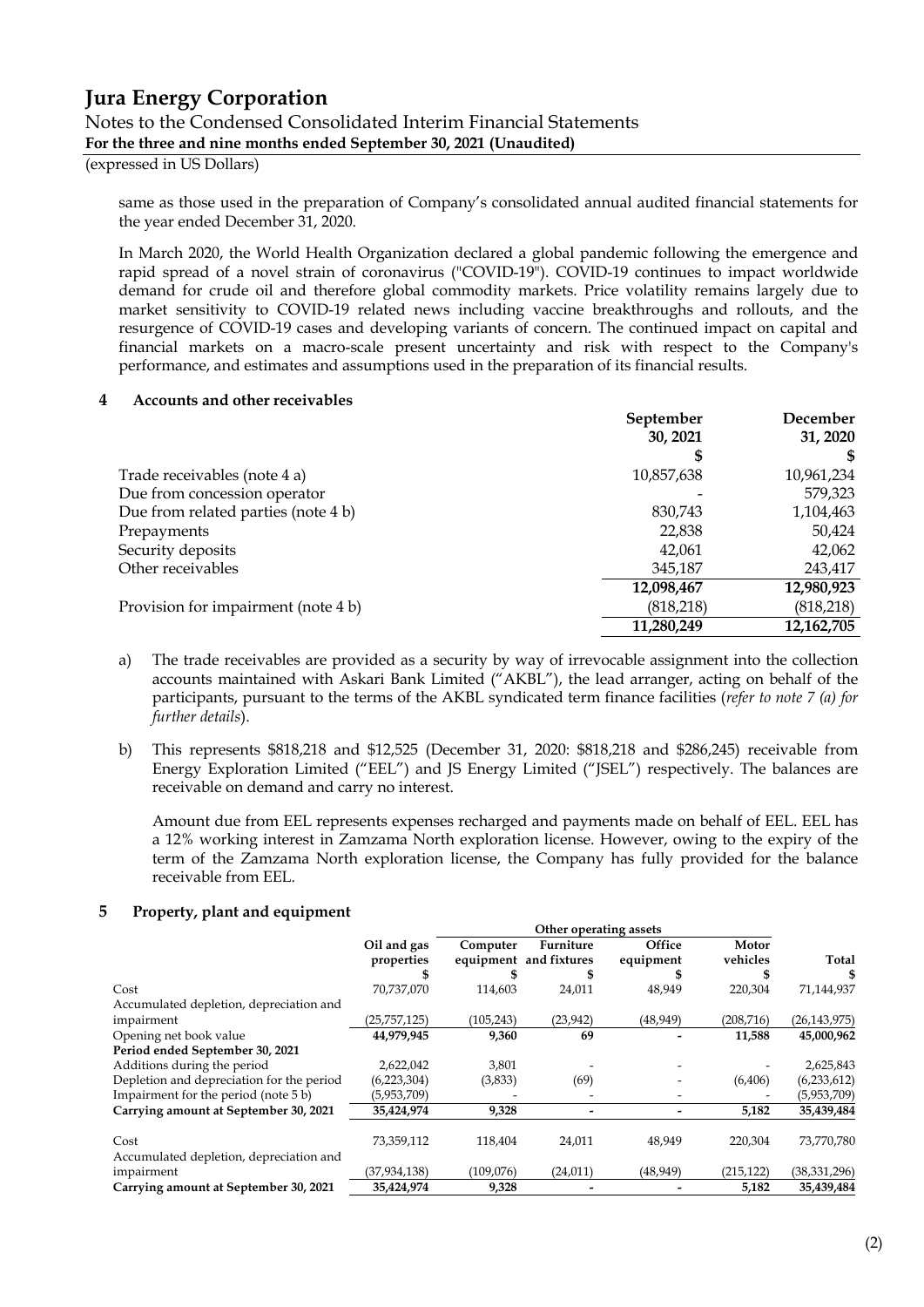### Notes to the Condensed Consolidated Interim Financial Statements

**For the three and nine months ended September 30, 2021 (Unaudited)**

#### (expressed in US Dollars)

| Cost                                    | 63,520,728     | 109,148    | 24,011                   | 48,949    | 339,879    | 64,042,715     |
|-----------------------------------------|----------------|------------|--------------------------|-----------|------------|----------------|
| Accumulated depletion, depreciation and |                |            |                          |           |            |                |
| impairment                              | (20,351,937)   | (101,988)  | (22, 423)                | (48, 949) | (264, 530) | (20,789,827)   |
| Opening net book value                  | 43,168,791     | 7,160      | 1,588                    |           | 75,349     | 43,252,888     |
| Year ended December 31, 2020            |                |            |                          |           |            |                |
| Additions during the year               | 4,029,971      | 5,455      |                          |           |            | 4,035,426      |
| Addition in asset retirement obligation | 319,031        |            |                          |           |            | 319,031        |
| Revision in asset retirement obligation | 757,617        |            |                          |           |            | 757,617        |
| Transferred from exploration and        |                |            |                          |           |            |                |
| evaluation assets (note 6)              | 2,109,723      |            |                          |           |            | 2,109,723      |
| Disposal during the year                |                |            |                          |           |            |                |
| - Cost                                  |                |            | $\overline{\phantom{a}}$ |           | (119, 575) | (119, 575)     |
| - Accumulated depreciation              |                |            | $\overline{\phantom{a}}$ |           | 77,727     | 77,727         |
|                                         |                |            |                          |           | (41, 848)  | (41, 848)      |
| Depletion and depreciation for the year | (4,655,188)    | (3,255)    | (1,519)                  |           | (21, 913)  | (4,681,875)    |
| Impairment for the year                 | (750,000)      |            |                          |           |            | (750,000)      |
| Carrying amount at December 31, 2020    | 44,979,945     | 9,360      | 69                       | -         | 11,588     | 45,000,962     |
|                                         |                |            |                          |           |            |                |
| Cost                                    | 70,737,070     | 114,603    | 24,011                   | 48,949    | 220,304    | 71,144,937     |
| Accumulated depletion, depreciation and |                |            |                          |           |            |                |
| impairment                              | (25, 757, 125) | (105, 243) | (23, 942)                | (48, 949) | (208, 716) | (26, 143, 975) |
| Carrying amount at December 31, 2020    | 44,979,945     | 9,360      | 69                       |           | 11,588     | 45,000,962     |
| Annual rate of depreciation (%)         |                | 33.33%     | 20.00%                   | 33.33%    | 20.00%     |                |

a) Motor vehicles include the following amounts where the Company is a lessee under a finance lease (*refer to note 7 (b) for further details*):

|                                    | September  | December   |
|------------------------------------|------------|------------|
|                                    | 30, 2021   | 31, 2020   |
| Leasehold motor vehicles           |            |            |
| Cost                               | 146.086    | 146,086    |
| Accumulated depreciation           | (140, 904) | (134, 498) |
|                                    | 5,182      | 11,588     |
| $\sim$ $\sim$ $\sim$ $\sim$ $\sim$ |            |            |

b) Impairment of oil and gas properties

During the current period, the gas production from Zarghun South lease was significantly lower than the forecast prepared by the independent reserves valuer in its report prepared as at December 31, 2020. The decline in gas production is attributed to a significant drop in wellhead flowing pressures and excessive formation water production caused by a water breakthrough in the naturally fractured Dunghan reservoir. As a result, the management carried out an impairment test for its Cash Generating Units in accordance with the accounting policy stated in note 3 (xv-b) of the Company's annual audited financial statements for the year ended December 31, 2020. The tests were performed using a fair value less cost of disposal methodology using a discounted cash flow model.

The fair value of each Cash Generating Unit ("CGU") was categorized as Level 3 fair value based on the unobservable inputs used. The determination of the recoverable amount of a CGU involves several assumptions and estimates which are subject to estimation uncertainty, as well as a significant degree of judgment. Significant estimates involved in the calculation include pricing assumptions, production and cost assumptions and the appropriate discount rate. The Company engages an independent reserves valuer to prepare an annual reserve report, which contains the pricing, production and cost assumptions that form the basis for determining the recoverable amount of each CGU. For CGU-I and CGU-III, the most recent report is prepared as at December 31, 2020, and therefore adjustments were made to reflect the updated crude oil price forecast as at October 1, 2021 as provided by the Company's independent reserves valuer. For CGU-II (which include Zarghun South lease), the Company engaged the independent reserves valuer to provide an updated reserves estimates as at September 30, 2021. Other adjustments to the reports were made as necessary to reflect the change in the economic environment. The future net cash flows are calculated by applying forecasted prices of gas reserves to estimated future production of proved and probable gas reserves, less estimated future expenditures to be incurred in developing and producing the proved and probable reserves. The present value of estimated future net cash flows is computed using an after-tax discount rate of 15%. The discount rate used reflects the specific risks relating to the underlying CGUs. As a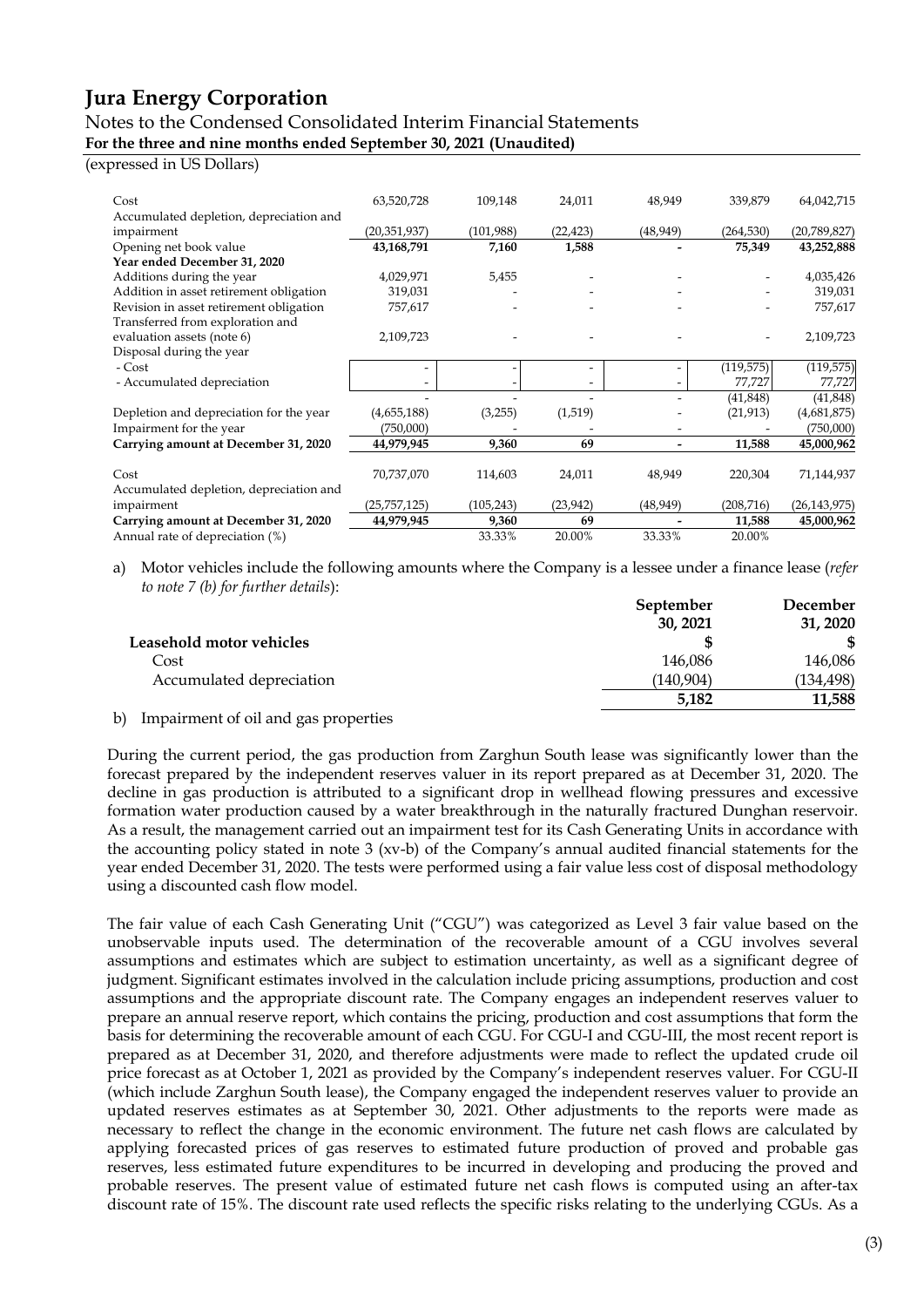#### Notes to the Condensed Consolidated Interim Financial Statements **For the three and nine months ended September 30, 2021 (Unaudited)**

(expressed in US Dollars)

result of the impairment tests, an impairment charge of \$5.95 million was recorded for CGU-II. At September 30, 2021, the recoverable amount of CGU-II was \$20.89 million. No impairment is required to be recognized for CGU-I and CGU-III.

The crude oil price forecast used to determine the recoverable amount are \$72.50/bbl in 2022, \$68.85/bbl in 2023, \$66.07/bbl in 2024, \$67.39/bbl in 2025 and an annual escalation of approximately 2% after 2025.

Estimates of the recoverable amounts are sensitive to discount rate. A 1% increase/decrease in the discount rate would result in decrease/increase in the recoverable amount of CGU-II by \$0.63 million and \$0.67 million respectively.

#### **6 Exploration and evaluation assets**

|                                                       | September | December    |  |
|-------------------------------------------------------|-----------|-------------|--|
|                                                       | 30, 2021  | 31, 2020    |  |
|                                                       |           |             |  |
| Balance at beginning of the period                    | 3,317,483 | 4,626,053   |  |
| Additions during the period                           | 318,700   | 808,019     |  |
| Transferred to property, plant and equipment (note 5) |           | (2,109,723) |  |
| Exploration and evaluation assets written off         |           | (6,866)     |  |
| Carrying amount at end of the period                  | 3,636,183 | 3,317,483   |  |

#### **7 Borrowings**

|                                                    | September<br>30, 2021 | December<br>31, 2020 |
|----------------------------------------------------|-----------------------|----------------------|
| Current                                            |                       |                      |
| AKBL Syndicated term finance facilities (note 7 a) | 2,866,229             | 2,188,881            |
| Finance lease obligations (note 7 b)               | 657                   | 6,196                |
|                                                    | 2,866,886             | 2,195,077            |
| Non-current                                        |                       |                      |
| AKBL Syndicated term finance facilities (note 7 a) | 7,322,789             | 10,121,455           |
| Finance lease obligations (note 7 b)               |                       | 284                  |
|                                                    | 7,322,789             | 10,121,739           |
| <b>Total borrowings</b>                            | 10,189,675            | 12,316,816           |

a) On January 31, 2020, SEPL entered into long term syndicated term finance facilities of PKR 2,000 million (approximately \$11.72 million) with AKBL, the lead arranger acting on behalf of the participants (the "AKBL Facility").

The syndicate is comprised of AKBL, JS Bank Limited ("JSBL"), a related party of Jura, and Al Baraka Bank Pakistan Limited ("ABPL") with participation of PKR 1,000 million (approximately \$5.86 million), PKR 550 million (approximately \$3.22 million) and PKR 450 million (approximately \$2.64 million) respectively. The AKBL Facility carries interest at the rate of 3-month Karachi Inter-Bank Offered Rate ("KIBOR") plus 2.50%. The interest is payable quarterly in arrears whereas the principal is repayable in sixteen equal quarterly installments commencing after a grace period of one year from the date of first disbursement.

The AKBL Facility is secured by corporate guarantees of Jura and FHL, a first hypothecation charge on the moveable fixed assets of SEPL with a 25% margin, an assignment of present and future receivables of SEPL and FHL with a 25% margin, a lien on collection accounts of SEPL and FHL maintained with AKBL and a lien on SEPL's debt service reserve account and debt payment account maintained with AKBL.

Under the terms of the AKBL Facility, the Pakistan Branch of SEPL must comply at each year-end (i.e. December 31) with the following financial covenants: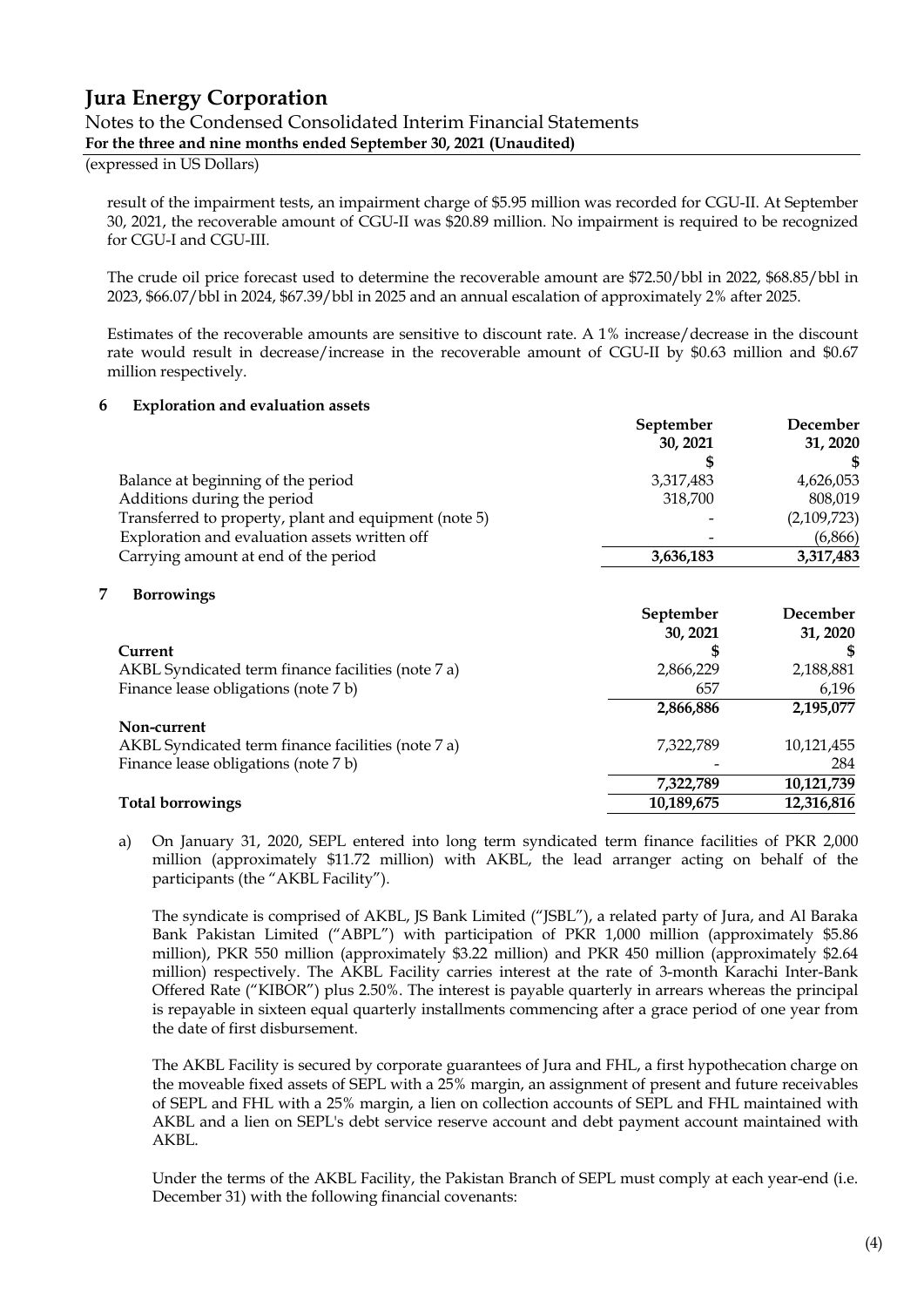| Notes to the Condensed Consolidated Interim Financial Statements   |  |
|--------------------------------------------------------------------|--|
| For the three and nine months ended September 30, 2021 (Unaudited) |  |

(expressed in US Dollars)

- i) Debt service coverage ratio of at least 1.20 times;
- ii) Current ratio of 1:1; and
- iii) Debt to equity ratio of not more than 60:40.

As at December 31, 2020, the Pakistan Branch of SEPL was compliant with the above financial covenants.

b) In February 2016, SEPL entered into a diminishing musharaka facility with ABPL for the lease of vehicles for the Company's employees, in the amount of up to PKR 42 million (approximately \$0.25 million). Under the terms of the facility, the Company has the option to acquire the leased vehicles without any consideration upon expiry of the lease term. The lease term is five years. The commitments in relation to the finance lease payable are as follows:

|                                                                            | September<br>30, 2021 | December<br>31, 2020 |
|----------------------------------------------------------------------------|-----------------------|----------------------|
|                                                                            | \$                    | \$                   |
| Within one year                                                            | 700                   | 6,446                |
| Later than one year but not later than five years                          |                       | 291                  |
| Later than five years                                                      |                       |                      |
| Minimum lease payments                                                     | 700                   | 6,737                |
| Future interest payments                                                   | (43)                  | (257)                |
| Recognized as liability                                                    | 657                   | 6,480                |
| The present value of finance lease liabilities is as follows:              |                       |                      |
| Within one year                                                            | 657                   | 6,196                |
| Later than one year but not later than five years<br>Later than five years |                       | 284                  |
| Minimum lease payments                                                     | 657                   | 6,480                |
| 8<br>Amounts due to related parties                                        |                       |                      |
|                                                                            | September             | December             |
|                                                                            | 30, 2021              | 31, 2020             |
| Current                                                                    | S                     | \$                   |
| Running finance facilities (note 8 a)                                      | 3,672,972             | 3,968,181            |
|                                                                            | 3,672,972             | 3,968,181            |
| Non-current                                                                |                       |                      |
| Shareholder loan (note 8 b)                                                | 295,776               | 7,489,109            |
|                                                                            | 295,776               | 7,489,109            |
| Total amounts due to related parties                                       | 3,968,748             | 11,457,290           |

- a) This represents short term running finance facilities of PKR 425 million (approx. \$2.49 million) and PKR 200 million (approx. \$1.17 million) provided by JSBL, a related party. The outstanding amount of the facilities carries interest at the rate of 1-month KIBOR plus 2% and 1-month KIBOR plus 2.25% respectively, payable quarterly in arrears. These facilities are secured by corporate guarantees of Jura and FHL, a first hypothecation charge on the moveable fixed assets of FHL with a 25% margin, a ranking hypothecation charge on the moveable fixed assets of SEPL with a 25% margin, a ranking assignment of present and future receivables of SEPL and FHL with a 25% margin and a lien on SEPL and FHL bank accounts maintained with JSBL.
- b) This represents unsecured bridge loan of \$295,776 (December 31, 2020: \$7,489,109) from the majority shareholder of the Company, JSEL. The principal amount bears interest at the rate of 11% per annum compounded quarterly. The principal and accrued interest outstanding as at September 30, 2021 are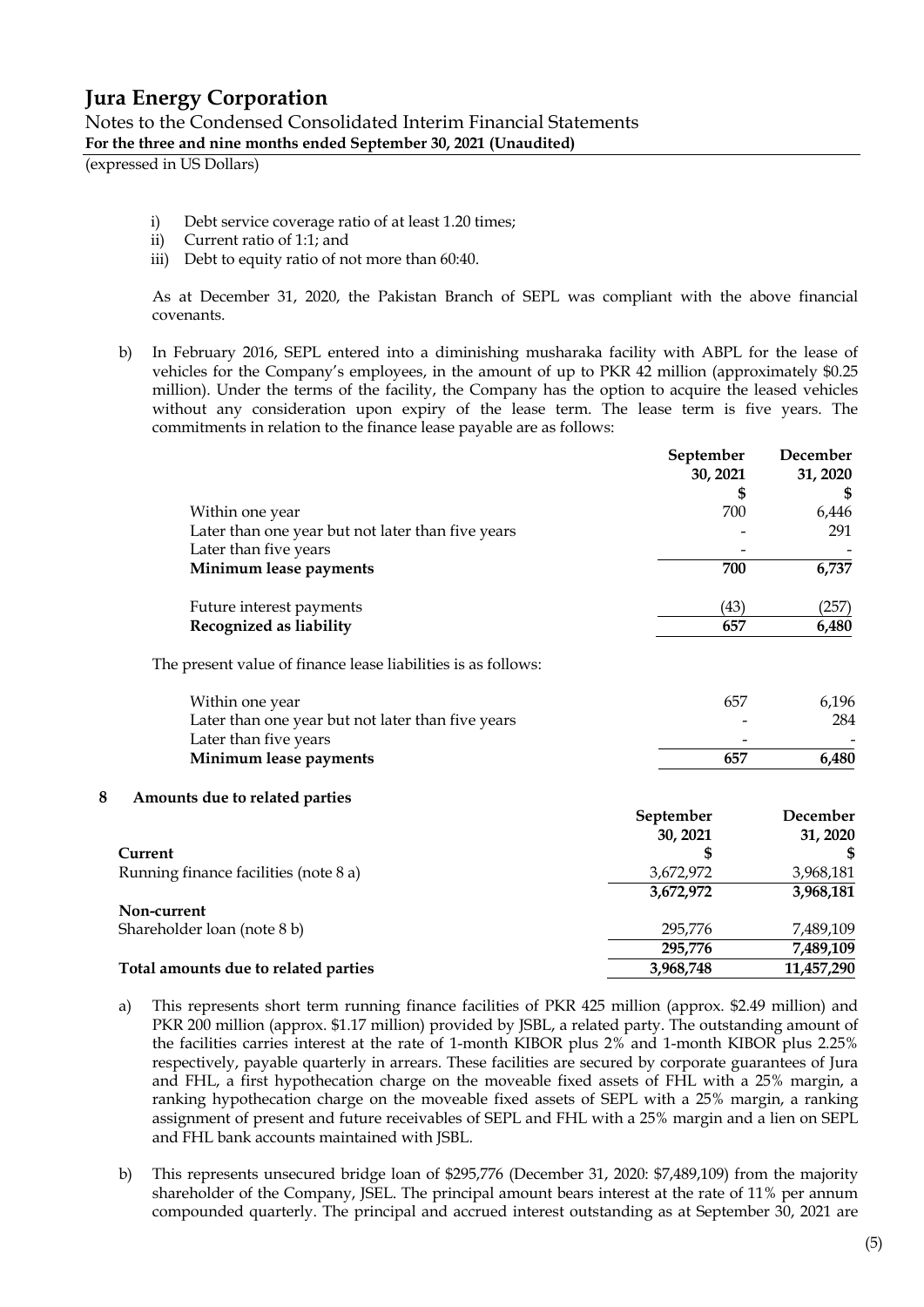#### **Jura Energy Corporation** Notes to the Condensed Consolidated Interim Financial Statements **For the three and nine months ended September 30, 2021 (Unaudited)**

(expressed in US Dollars)

payable on demand, however, the shareholder has provided a written undertaking to the Company, pursuant to which the shareholder loan shall not be called for repayment for a minimum period of twelve months from the date of approval of these condensed consolidated interim financial statements.

Further, JSEL has the option to convert, in whole or in part, the principal and accrued interest under the bridge loan for a subscription of JEC shares, on the basis of one JEC share for each C\$1.00 so converted ("the Conversion Option") subject to the restriction that, during any six month period, the aggregate number of JEC shares issuable to JSEL under the Conversion Option may not exceed 10% of the number of JEC shares outstanding, on a non-diluted basis, prior to the date of the first conversion. As at September 30, 2021, a maximum of 374,778 shares are issuable under the Conversion Option.

At September 30, 2021, the bridge loan comprised two components: (i) the host agreement and (ii) the embedded derivative representing the Conversion Option. The host agreement has been accounted for using the amortized cost method and the embedded derivative has been accounted for at fair value determined using the Black-Scholes Option Pricing Model. The fair value of the embedded derivative at September 30, 2021, was \$nil (December 31, 2020: \$nil).

**9** The contractual maturities of borrowing and amounts due to related parties are as follows:

|                                         | Carrying<br>value | Not later<br>than one<br>year | Later than one year<br>and not later than<br>five years | Later than<br>five years<br>\$ |
|-----------------------------------------|-------------------|-------------------------------|---------------------------------------------------------|--------------------------------|
| At September 30, 2021                   |                   |                               |                                                         |                                |
| AKBL Syndicated term finance facilities | 10,189,018        | 2,866,229                     | 7,322,789                                               |                                |
| Finance lease obligations               | 657               | 657                           |                                                         |                                |
| Shareholder loan                        | 295,776           |                               | 295,776                                                 |                                |
| Running finance facilities              | 3,672,972         | 3,672,972                     |                                                         |                                |
|                                         | 14,158,423        | 6,539,858                     | 7,618,565                                               |                                |
| At December 31, 2020                    |                   |                               |                                                         |                                |
| AKBL Syndicated term finance facilities | 12,310,336        | 2,188,881                     | 10,121,455                                              |                                |
| Finance lease obligations               | 6,480             | 6,196                         | 284                                                     |                                |
| Shareholder loan                        | 7,489,109         |                               | 7,489,109                                               |                                |
| Running finance facilities              | 3,968,181         | 3,968,181                     |                                                         |                                |
|                                         | 23,774,106        | 6,163,258                     | 17,610,848                                              |                                |

The fair value of borrowings and amounts due to related parties is not materially different to their carrying amount since the interest payable is close to the current market rate. The fair values are determined based on discounted cash flows using the Company's weighted average current cost of borrowing.

#### **10 Asset retirement obligation**

|                                          | September | December  |  |
|------------------------------------------|-----------|-----------|--|
|                                          | 30, 2021  | 31, 2020  |  |
|                                          |           | \$        |  |
| Balance at beginning of the period       | 4,358,575 | 3,206,559 |  |
| Additions during the period              |           | 319,031   |  |
| Revisions due to change in estimates     |           | 757,617   |  |
| Accretion on asset retirement obligation | 34.967    | 75,368    |  |
| Carrying amount at end of the period     | 4,393,542 | 4,358,575 |  |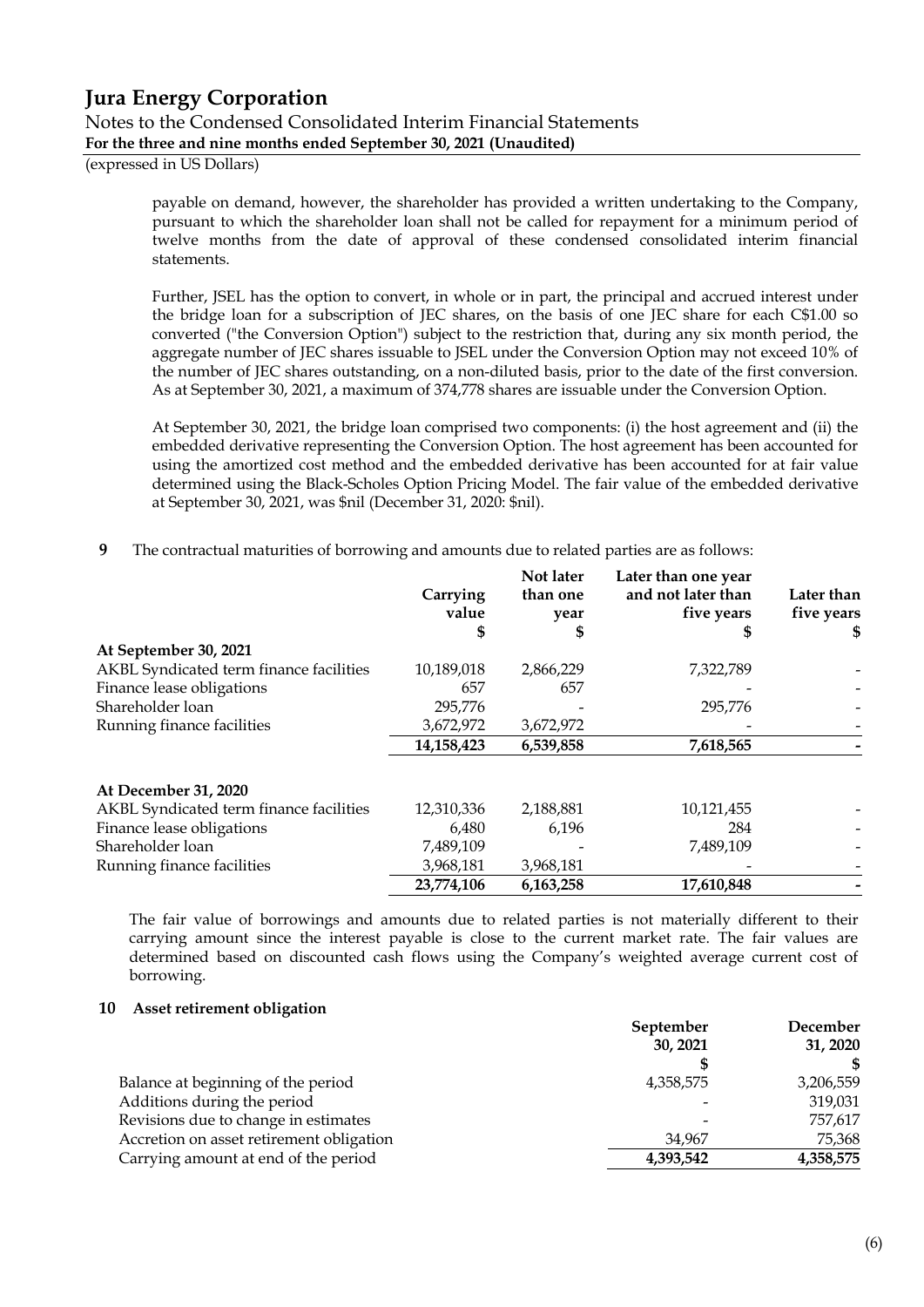Notes to the Condensed Consolidated Interim Financial Statements **For the three and nine months ended September 30, 2021 (Unaudited)**

(expressed in US Dollars)

#### **11 Share capital**

#### **Authorized share capital**

The Company is authorized to issue an unlimited number of common shares and an unlimited number of preferred shares. The preferred shares may be issued in one or more series, with rights and privileges for each series as determined by the Board. As at September 30, 2021, 69,076,328 (December 31, 2020: 69,076,328) common share of C\$ 1 were outstanding.

#### **Stock options**

The Company has a share option plan pursuant to which options may be granted to directors, officers, and employees of the Company. The options generally vest over a period of up to three years and expire no more than five years from the date of grant.

#### **Restricted Share Units**

The Company has a restricted share unit plan pursuant to which restricted share units ("RSU") may be granted to directors and officers of the Company. The RSU generally vest over a period of up to three years and expire no more than five years from the date of grant.

As at September 30, 2021, 1,604,926 restricted share units were outstanding.

#### **Stock-based compensation and contributed surplus**

During the three and nine months ended September 30, 2021, stock based compensation of \$6,200 and \$16,324 (three and nine months ended September 30, 2020: \$5,380 and \$16,777) was charged to the condensed consolidated interim statement of comprehensive income/(loss).

#### **12 Contingencies and commitments**

There has been no material change in contingencies as disclosed in the latest consolidated annual audited financial statements of the Company for the year ended December 31, 2020.

#### Commitments

|                                                                      | September<br>30, 2021 | December<br>31, 2020 |
|----------------------------------------------------------------------|-----------------------|----------------------|
|                                                                      |                       |                      |
| Minimum capital commitments related to exploration licenses          | 2,972,086             | 2,972,086            |
| Commitments under approved AFEs                                      | 266,500               | 558,550              |
| Commitment under share purchase agreement for the acquisition of EEL | 1,000                 | 1,000                |
|                                                                      | 3,239,586             | 3,531,636            |

#### **13 Cost of production**

|                                     |                       | Three months ended    | Nine months ended     |                       |  |
|-------------------------------------|-----------------------|-----------------------|-----------------------|-----------------------|--|
|                                     | September<br>30, 2021 | September<br>30, 2020 | September<br>30, 2021 | September<br>30, 2020 |  |
|                                     |                       |                       |                       |                       |  |
| Production costs                    | 1,145,060             | 684.858               | 2,784,351             | 2,234,998             |  |
| Depletion of oil and gas properties | 3,572,549             | 1,308,128             | 6,223,304             | 3,324,901             |  |
|                                     | 4,717,609             | 1,992,986             | 9,007,655             | 5,559,899             |  |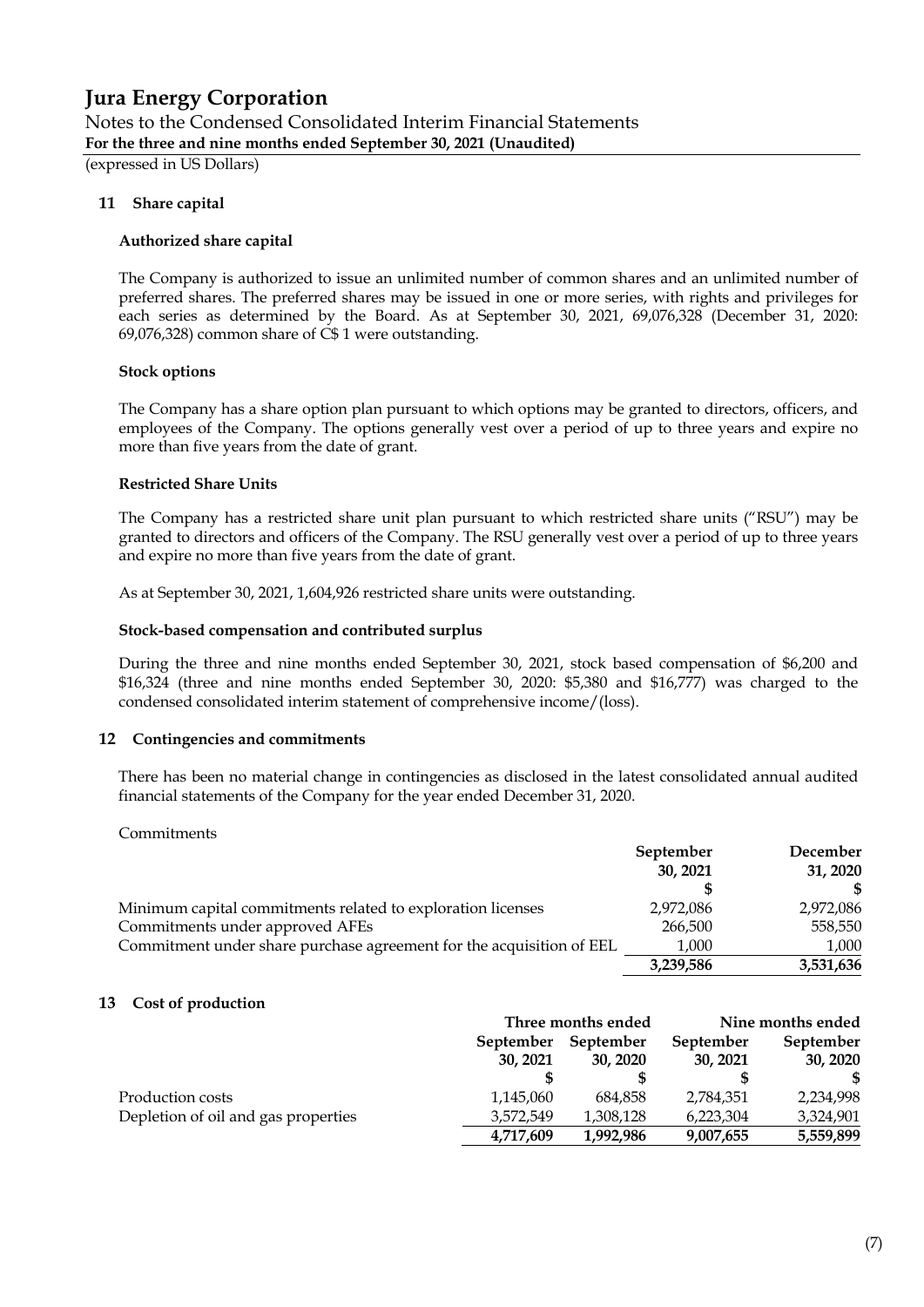Notes to the Condensed Consolidated Interim Financial Statements **For the three and nine months ended September 30, 2021 (Unaudited)**

(expressed in US Dollars)

#### **14 General and administrative expenses**

|                                                  |           | Three months ended | Nine months ended |           |  |
|--------------------------------------------------|-----------|--------------------|-------------------|-----------|--|
|                                                  | September | September          | September         | September |  |
|                                                  | 30, 2021  | 30, 2020           | 30, 2021          | 30, 2020  |  |
|                                                  | \$        | S                  |                   | S.        |  |
| Employees' benefits                              | 279,341   | 223,691            | 698,543           | 680,837   |  |
| Directors' compensation                          | 23,021    | 22,189             | 116,318           | 66,362    |  |
| Depreciation of other operating assets           | 1,591     | 8,868              | 10,308            | 26,687    |  |
| Legal and professional charges                   | 49,006    | 5,500              | 104,509           | 32,275    |  |
| Travelling expenses                              | 7.440     | 453                | 15,992            | 20,007    |  |
| Consultancy (note 14 a)                          | 39,840    | 42,685             | 168,274           | 188,086   |  |
| Office rent and utilities                        | 45,336    | 51.459             | 149,380           | 131,542   |  |
| Provision for workers' profit participation fund | (56,066)  | 261,140            | 154,781           | 342,404   |  |
|                                                  | 389,509   | 615,985            | 1,418,105         | 1,488,200 |  |

a) Consultancy includes an amount of \$20,000 and \$60,000, charged by JS North Asia Investments Limited, a related party, for the three and nine months ended September 30, 2021 (three and nine months ended September 30, 2020: \$20,000 and \$60,000).

#### **15 Finance costs**

|                                            |                       | Three months ended    |                       | Nine months ended     |
|--------------------------------------------|-----------------------|-----------------------|-----------------------|-----------------------|
|                                            | September<br>30, 2021 | September<br>30, 2020 | September<br>30, 2021 | September<br>30, 2020 |
|                                            |                       |                       |                       |                       |
| Interest on amounts due to related parties | 120.338               | 327.109               | 583,918               | 1,070,119             |
| Interest on borrowings                     | 308,748               | 418,801               | 999.942               | 1,355,077             |
| Accretion on asset retirement obligation   | 11,656                | 19.287                | 34.967                | 56,073                |
| Late payment surcharge on payments         |                       | 30,336                |                       | 48,669                |
|                                            | 440.742               | 795,533               | 1,618,827             | 2,529,938             |

#### **16 Earnings/(loss) per share**

|                                               |                     | Three months ended | Nine months ended |            |  |
|-----------------------------------------------|---------------------|--------------------|-------------------|------------|--|
|                                               | September September |                    | September         | September  |  |
|                                               | 30, 2021            | 30, 2020           | 30, 2021          | 30, 2020   |  |
|                                               | S                   | S                  | S                 | S          |  |
| Net profit $/(loss)$ for the period           | (2,779,275)         | 1,134,480          | 81,634            | 3,846,494  |  |
| Weighted average number of outstanding shares |                     |                    |                   |            |  |
| <b>Basic</b>                                  | 69,076,328          | 69,076,328         | 69,076,328        | 69,076,328 |  |
| Diluted<br>$\overline{\phantom{a}}$           | 70,681,254          | 70,681,254         | 70,681,254        | 70,681,254 |  |
| Earnings/(loss) per share                     |                     |                    |                   |            |  |
| Basic                                         | (0.04)              | 0.02               | 0.00              | 0.06       |  |
| Diluted                                       | (0.04)              | 0.02               | 0.00              | 0.05       |  |

For the three and nine months ended September 30, 2021 and 2020, 374,778 stock options under shareholder loans were excluded from the calculation of diluted shares as they would be anti-dilutive.

#### **17 Financial risk management**

The Company's activities expose it to a variety of financial risks: market risk (including currency risk, fair value interest rate risk, cash flow interest rate risk and price risk), credit risk and liquidity risk.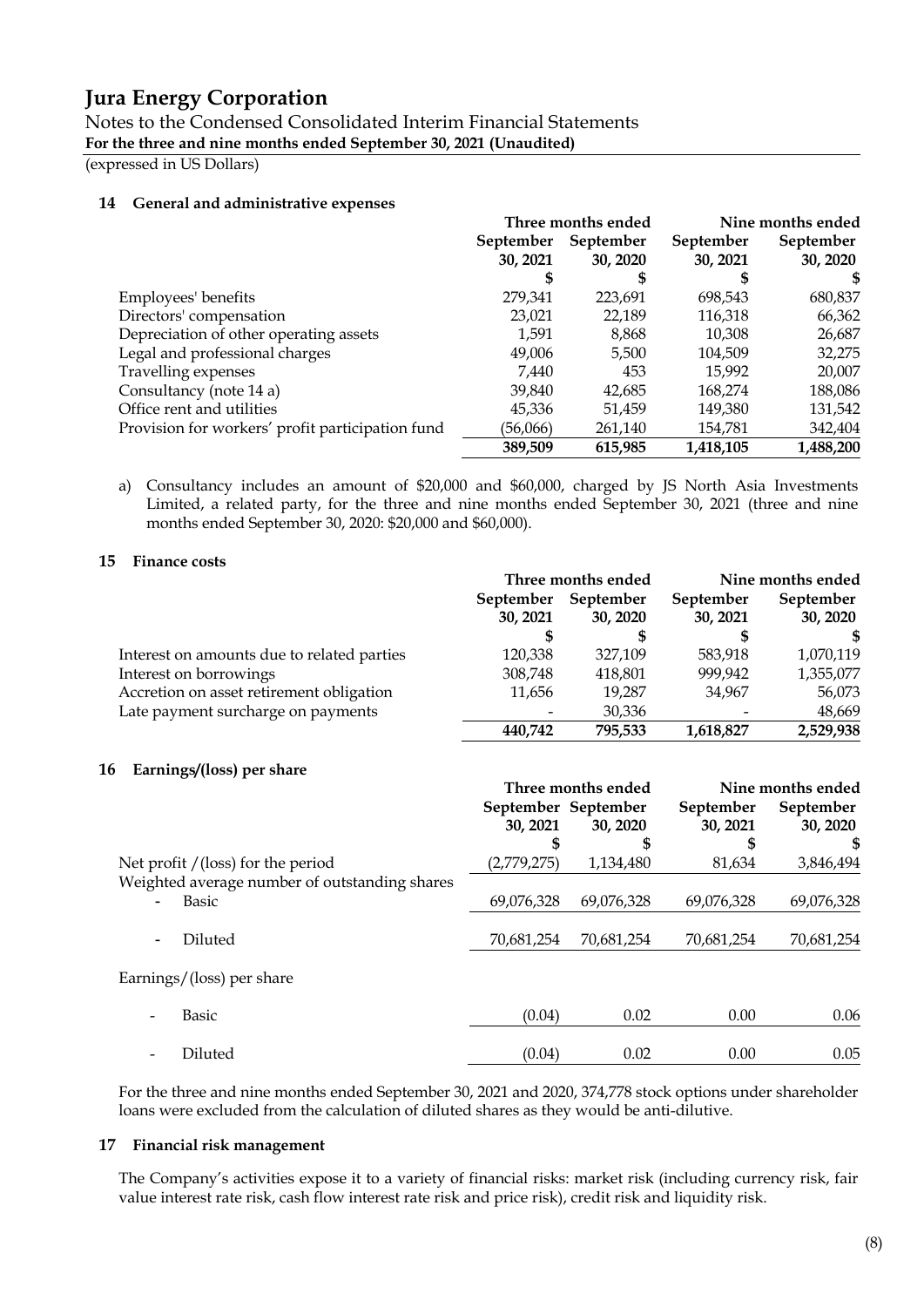#### **Jura Energy Corporation** Notes to the Condensed Consolidated Interim Financial Statements **For the three and nine months ended September 30, 2021 (Unaudited)**

#### (expressed in US Dollars)

These condensed consolidated interim financial statements do not include all financial risk management information and disclosure required in the annual financial statements; they should be read in conjunction with the Company's consolidated annual audited financial statements for the year ended December 31, 2020. There has been no change in the risk management policies since December 31, 2020.

#### **Fair value of financial assets and liabilities**

The fair value of financial assets and liabilities is determined using different levels defined as follows:

- Quoted prices (unadjusted) in active markets for identical assets or liabilities (Level 1).
- Inputs other than quoted prices included within level 1 that are observable for the asset or liability, either directly (that is, as prices) or indirectly (that is, derived from prices) (Level 2).
- Inputs for the asset or liability that are not based on observable market data (that is unobservable inputs) (Level 3).

The fair value of cash and cash equivalents, restricted cash, accounts and other receivables and accounts payable and accrued liabilities approximate their carrying amount due to the short-term nature of the instruments.

The fair value of borrowings and amounts due to related parties approximates their carrying value as the interest rates charged on these instruments is comparable to the prevailing interest rates.

#### **18 Transactions with related parties**

The Company's related parties include its majority shareholder, JSEL. Amounts due from/(to) related parties have been disclosed under respective receivable and payable balances. Related parties and their relationship with the Company are as follows:

#### *Majority Shareholder*

JS Energy Limited

#### *Wholly owned subsidiaries*

- Spud Energy Pty Limited
- PetExPro Ltd.
- Frontier Oil and Gas Holdings Limited
- Frontier Holdings Limited
- 4515226 Canada Inc.
- 1428112 Alberta Ltd.
- Onni Wilson Avenue Development Limited Partnership
- Onni Elmbridge Development Limited Partnership
- Onni The Point Development Limited Partnership
- Onni IOCO Road One Development Limited

#### *Associated entity*

- JS Bank Limited
- Energy Exploration Limited
- JS Investment Consultancy FZE
- JS North Asia Investments Limited
- Konnect Gas (Private) Limited

#### *Key management personnel*

Key management personnel are those having authority and responsibility for planning, directing and controlling the activities of the Company, directly or indirectly, including any directors (whether executive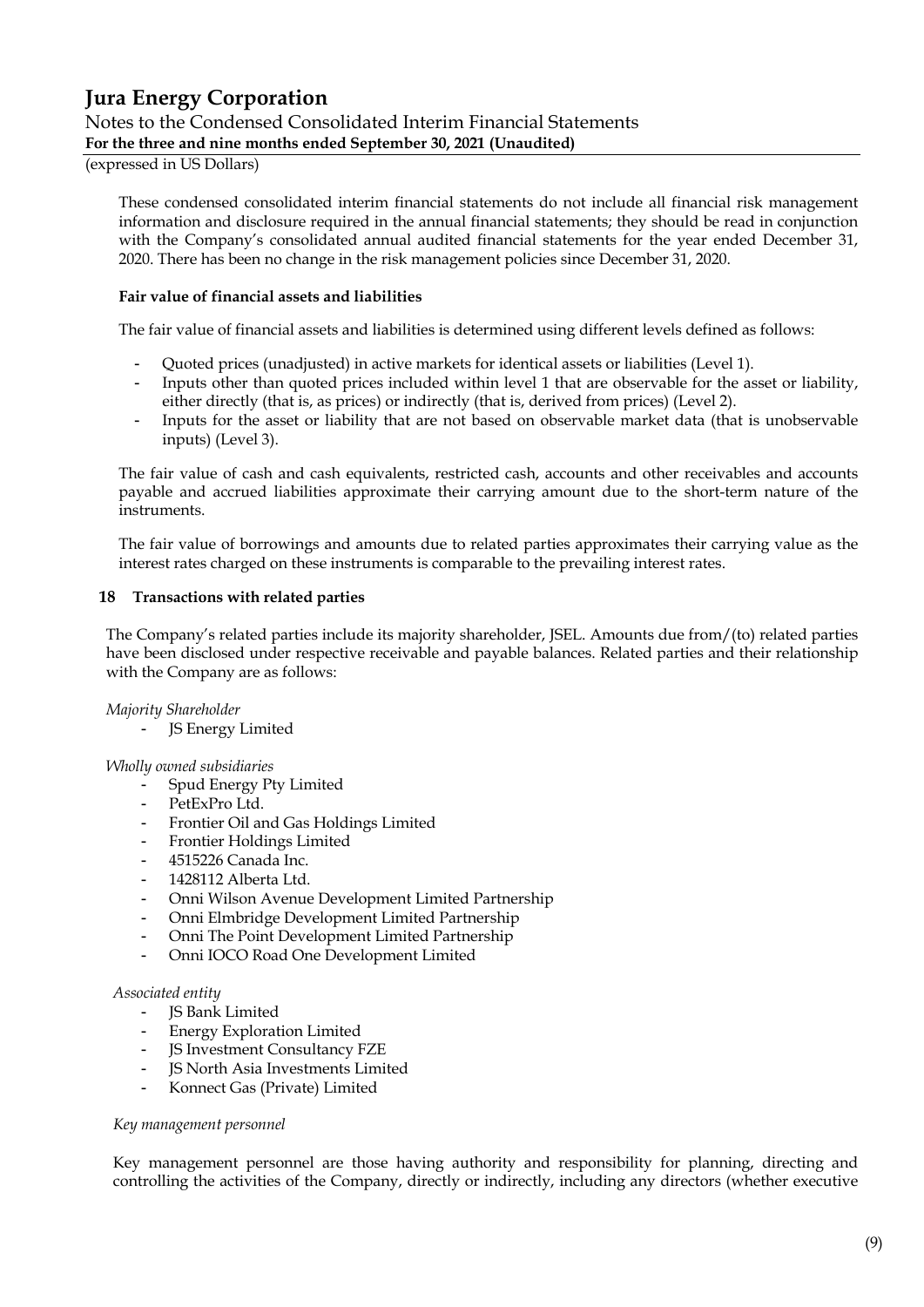Notes to the Condensed Consolidated Interim Financial Statements

**For the three and nine months ended September 30, 2021 (Unaudited)**

(expressed in US Dollars)

or otherwise) of the Company. The Company's key management includes its Chief Executive Officer, Chief Financial Officer and its directors.

Transactions with related parties other than those which have been disclosed elsewhere in the financial statements are:

|                                               | September<br>30, 2021 | December<br>31, 2020 |
|-----------------------------------------------|-----------------------|----------------------|
| JSEL - majority shareholder                   |                       | \$                   |
| <b>Bridge loan</b>                            |                       |                      |
| Balance payable at beginning of the period    | 7,202,864             | 11,933,431           |
| Interest accrued during the period            | 306,667               | 1,170,610            |
| Principal repaid during the period            | (7, 161, 698)         | (932, 796)           |
| Interest paid during the period               | (338, 302)            | (4,694,661)          |
| Payments (made)/received on behalf of JSEL    | 273,720               | (273, 720)           |
| Balance payable at end of the period          | 283,251               | 7,202,864            |
| Short term loan                               |                       |                      |
| Balance payable at beginning of the period    |                       | 822,739              |
| Interest accrued during the period            |                       | 9,804                |
| Principal repaid during the period            |                       | (820, 607)           |
| Interest paid during the period               |                       | (11,936)             |
| Balance payable at end of the period          |                       |                      |
| JSBL - associated company                     |                       |                      |
| AKBL syndicated term finance facilities       |                       |                      |
| Balance payable at beginning of the period    | 3,385,343             |                      |
| Loan received during the period               |                       | 3,367,645            |
| Interest accrued during the period            | 272,845               | 361,134              |
| Principal repaid during the period            | (438,904)             |                      |
| Interest paid during the period               | (251, 192)            | (274, 328)           |
| Exchange gain on retranslation                | (166, 112)            | (69, 108)            |
| Balance payable at end of the period          | 2,801,980             | 3,385,343            |
| <b>Running finance facilities</b>             |                       |                      |
| Balance payable at beginning of the period    | 3,968,181             |                      |
| Facility (settled)/utilized during the period | (77, 370)             | 3,815,722            |
| Interest accrued during the period            | 277,251               | 185,773              |
| Interest paid during the period               | (262, 825)            | (66, 595)            |
| Exchange loss on retranslation                | (232, 265)            | 33,281               |
| Balance payable at end of the period          | 3,672,972             | 3,968,181            |
| <b>ABPL syndicated credit facilities</b>      |                       |                      |
| Balance payable at beginning of the period    |                       | 1,578,859            |
| Interest accrued during the period            |                       | 38,810               |
| Principal repaid during the period            |                       | (1,552,046)          |
| Interest paid during the period               |                       | (64, 702)            |
| Exchange gain on retranslation                |                       | (921)                |
| Balance payable at end of the period          |                       |                      |
| <b>Term finance facilities</b>                |                       |                      |
| Balance payable at beginning of the period    |                       | 1,852,383            |
| Interest accrued during the period            |                       | 49,877               |
| Principal repaid during the period            |                       | (1,822,783)          |
| Interest paid during the period               |                       | (78, 970)            |
| Exchange gain on retranslation                |                       | (507)                |
| Balance payable at end of the period          |                       |                      |
|                                               |                       |                      |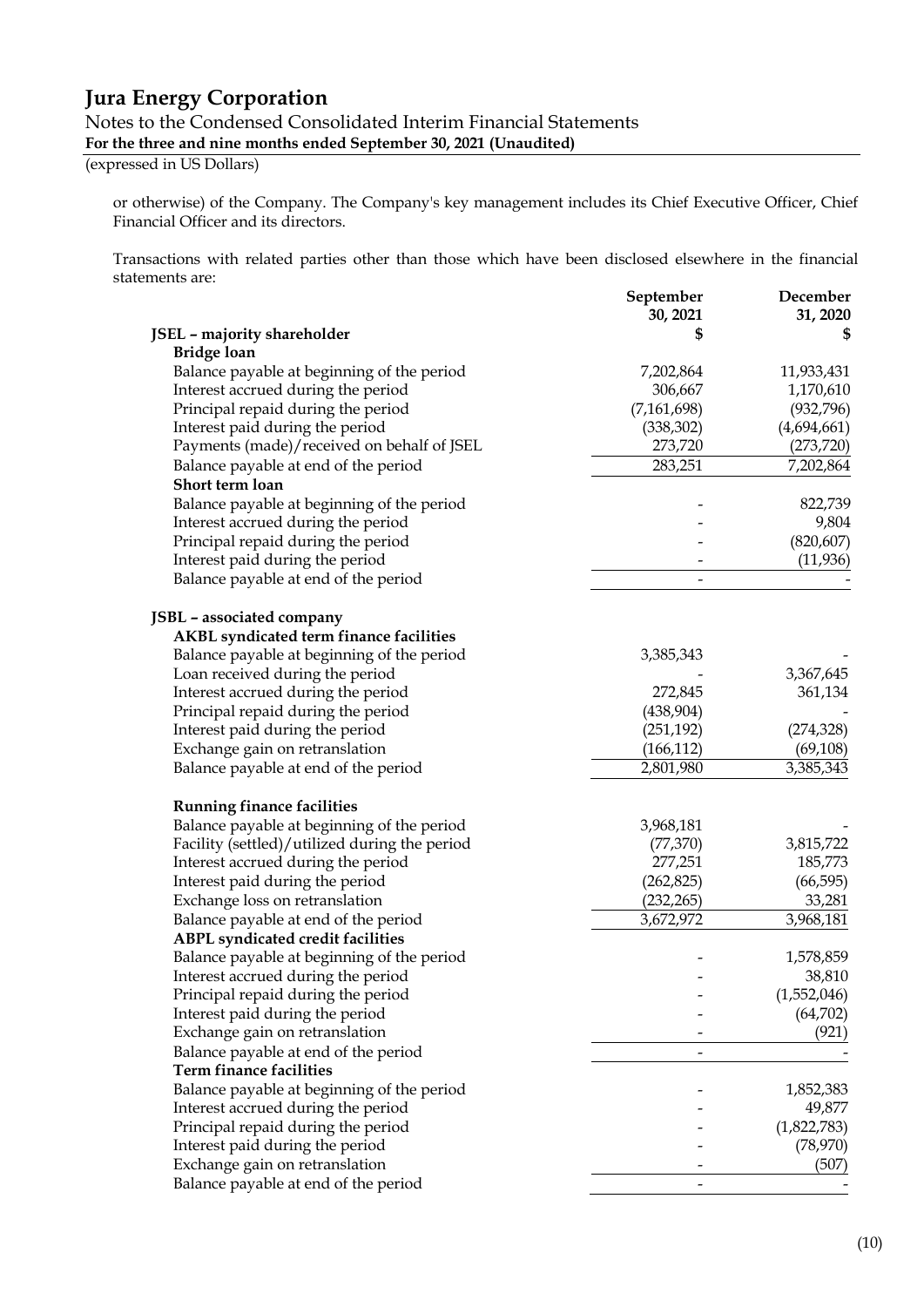Notes to the Condensed Consolidated Interim Financial Statements **For the three and nine months ended September 30, 2021 (Unaudited)**

(expressed in US Dollars)

|                                       | Three months ended |          | Nine months ended             |          |  |
|---------------------------------------|--------------------|----------|-------------------------------|----------|--|
|                                       | September          |          | September September September |          |  |
|                                       | 30, 2021           | 30, 2020 | 30, 2021                      | 30, 2020 |  |
| Key management personnel compensation |                    |          |                               |          |  |
| Management salaries and benefits      | 140,962            | 71.100   | 370,875                       | 208,400  |  |
| Directors' fees and compensation      | 23,021             | 22,189   | 116,318                       | 66,362   |  |
|                                       | 163,983            | 93.289   | 487,193                       | 274,762  |  |

#### **19 Operating segment information**

Management has determined the operating segments based on the information that is presented to the Company's board of directors for allocation of resources and assessment of performance. The Company is organized into two operating segments based on geography, namely oil and gas operations in Pakistan ("Pakistan") and corporate activities in Canada ("Canada").

The Pakistan segment derives its revenue primarily from the sale of petroleum products in Pakistan. During the three and nine months ended September 30, 2021, the Pakistan segment had two main customers, Sui Southern Gas Company Limited ("SSGCL") and Engro Fertilizers Limited ("EFL") to whom all the gas from (i) Zarghun South, Ayesha, Aminah and Ayesha North and (ii) Reti, Maru, Maru South, Maru East, Khamiso and Umair is sold respectively. SSGCL is a state-owned entity and EFL is a large publicly-listed company. Percentage breakup of customer wise sales for the three and nine months ended September 30, 2021 and 2020 and trade receivables at September 30, 2021 and December 31, 2020 are as follows:

|                     | Three months ended | Nine months ended |                       |                     |
|---------------------|--------------------|-------------------|-----------------------|---------------------|
|                     | September          | September         | September             | September           |
| Net revenue         | 30, 2021           | 30, 2020          | 30, 2021              | 30, 2020            |
| SSGCL               | 93%                | 94%               | 93%                   | 92%                 |
| EFL.                | 5%                 | 5%                | 5%                    | 7%                  |
| Others              | 2%                 | $1\%$             | 2%                    | $1\%$               |
|                     | 100%               | 100%              | 100%                  | 100%                |
| Tando accessorativo |                    |                   | September<br>20, 2021 | December<br>21.2020 |

| Trade receivables | 30, 2021 | 31, 2020 |
|-------------------|----------|----------|
| SSGCL             | 95%      | 97%      |
| EFL               | 2%       | $2\%$    |
| Others            | 3%       | $1\%$    |
|                   | 100%     | 100%     |

The Canada segment does not have any revenue generating operations. The Company's board of directors monitors the results of the above-mentioned segments for the purpose of making decisions about the resources to be allocated and for assessing performance based on historical results and the purpose of their existence. The segment information for the reportable segments is as follows:

|                                      | For the three months ended |                    | For the nine months ended |                          |             |              |
|--------------------------------------|----------------------------|--------------------|---------------------------|--------------------------|-------------|--------------|
|                                      |                            | September 30, 2021 |                           | September 30, 2021       |             |              |
|                                      | Canada                     | Pakistan           | Consolidated              | Canada                   | Pakistan    | Consolidated |
|                                      |                            |                    |                           |                          |             |              |
| Net revenue                          |                            | 5,561,455          | 5,561,455                 |                          | 15,962,467  | 15,962,467   |
| Cost of production                   |                            | (4,717,609)        | (4,717,609)               | $\overline{\phantom{a}}$ | (9,007,655) | (9,007,655)  |
| Gross profit                         |                            | 843,846            | 843,846                   | -                        | 6,954,812   | 6,954,812    |
| General and administrative expenses  | (29, 723)                  | (359,786)          | (389,509)                 | (157, 821)               | (1,260,284) | (1,418,105)  |
| Impairment of oil and gas properties |                            | (5,953,709)        | (5,953,709)               |                          | (5,953,709) | (5,953,709)  |
| <b>Operating loss</b>                | (29, 723)                  | (5,469,649)        | (5,499,372)               | (157, 821)               | (259, 181)  | (417,002)    |
| Exchange gain/(loss) - net           | (1,419)                    | 1,653,632          | 1,652,213                 | (8,226)                  | 1,272,802   | 1,264,576    |
| Finance costs                        |                            | (440,742)          | (440,742)                 |                          | (1,618,827) | (1,618,827)  |